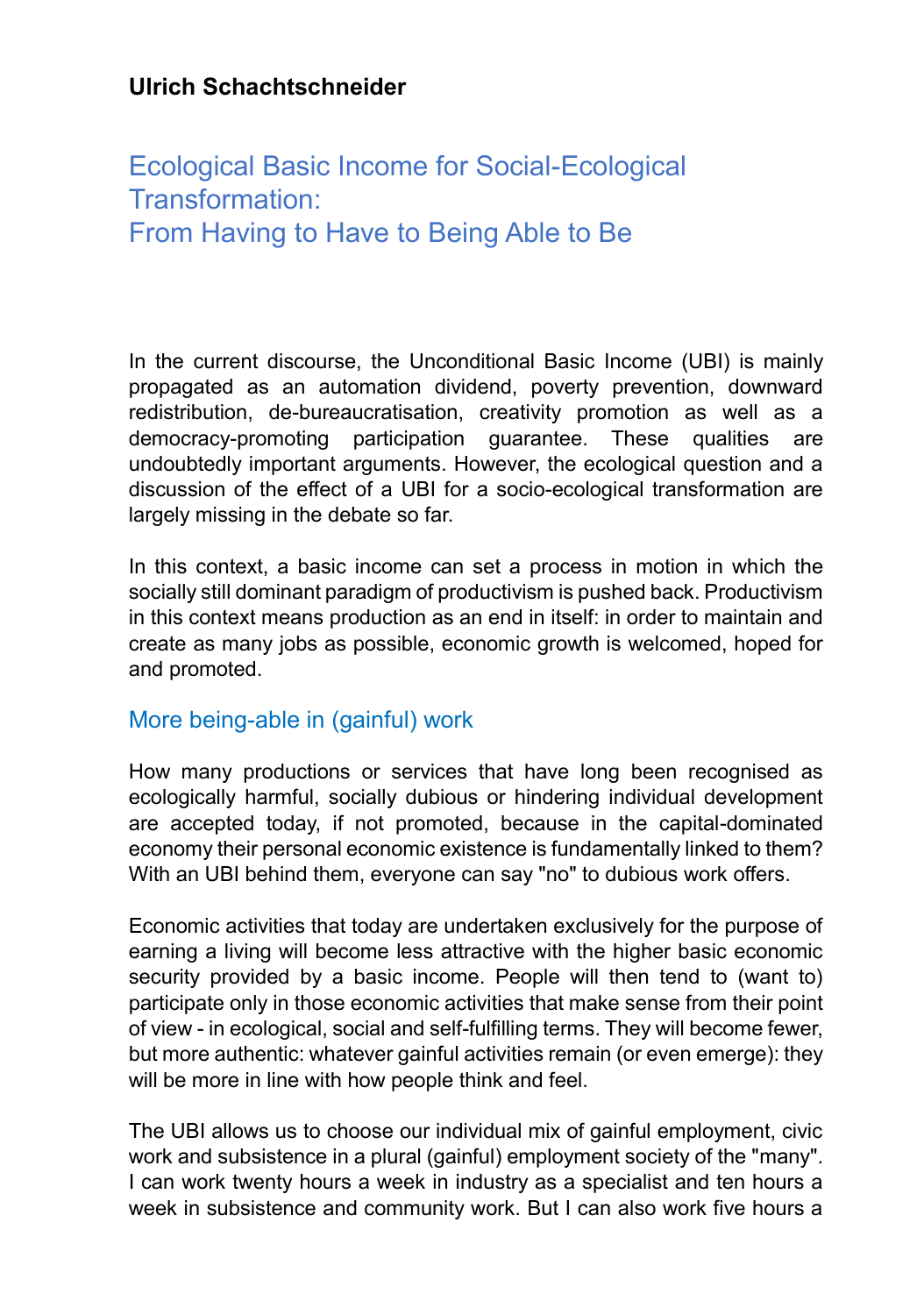week somewhere for money and produce 30 hours in the community or myself. Both fit the goal of a post-growth economy. It would be one that is compatible with the plurality of lifestyles, and even more: one that makes this plurality more possible.

#### Less have-to-have

The passport to productivism is consumerism. The attempt to fill the limited life on earth with a maximum of consumption and events, the "promise of acceleration" (Hartmut Rosa), has come under criticism in recent years. The desire for deceleration is not only emerging with a view to one's own quality of life; in the ecological debate, too, a resource-efficient lifestyle of less has been propagated for a long time. However, this appeal, which has been pursued for 20 years by many civil society and state institutions (e.g. the Federal Environmental Agency), has obviously not been translated into everyday practice to any significant extent beyond small avant-garde groups.

A UBI with its basic economic security can change that: It increases the space for trying out other lifestyles and gives everyone the opportunity to step out of the treadmill of "gainful employment-consumption-gainful employment", initially on a trial basis. The risk of failure or not being satisfied would not be as high as it is today, where giving up a job can mean the beginning of a long social decline. New lifestyles of "less", "time prosperity" and "together" would have a chance to be tried out and appreciated even beyond marginalised milieus or avant-gardes with higher problem awareness, self-efficacy expectations and risk acceptances.

The social psychologist Erich Fromm, an early advocate of basic income, wrote: "A psychology of scarcity generates fear, envy and egoism, [...]". A secure basic income creates the socio-psychological conditions for a feeling of abundance and thus for a deconsumerist attitude. Only beyond these fears of being left behind or of being left out could questions of meaning no longer be answered with an increase in the consumption of objects, holidays, relationships, etc.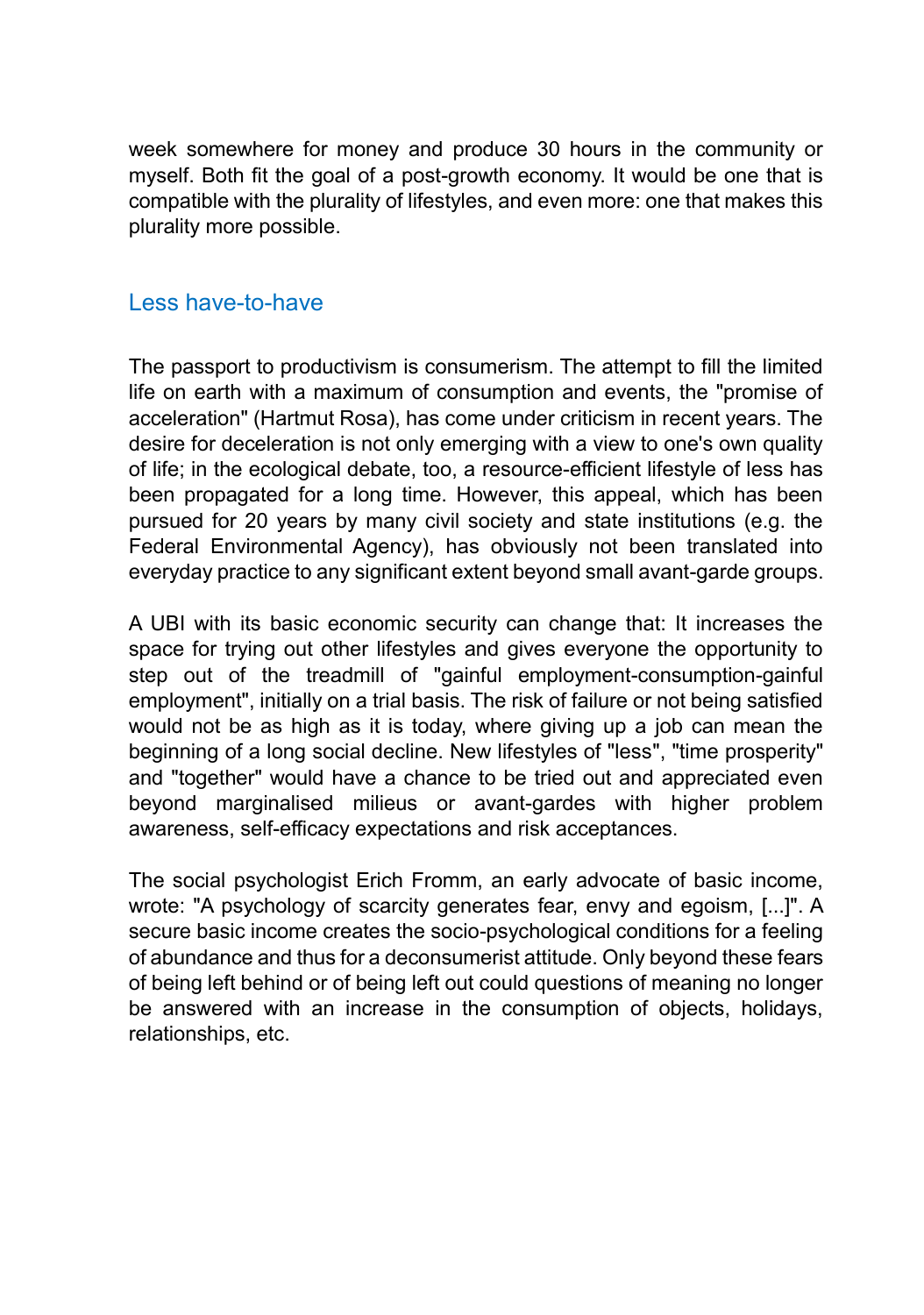### Making "time prosperity" in gainful employment economically possible

If basic income is to promote the path from "having" to "being" (Fromm), its financing should not at the same time make this cultural change more difficult - at best it should support it. In order for more "being-orientation" to become possible in gainful employment, which is an essential part of our exchange with the social and material world, the monetary signals in the paid world of work must not run counter to this goal. Slowness must also be possible in the market-based economy without incurring economic disadvantages that threaten one's existence.

In order that time-consuming care for people and objects, the participatory development and design of product and production, as well as a personal development process within the framework of an activity with high quality demands is not impeded by the competition-related shortage of time in the world of gainful employment, it is necessary to change the relationship between taxes on labour (time) input and taxes on the use of resources. Those companies that emphasise these "being" orientations will have higher labour costs. However, in order to compete economically against the fastmoving, these extra labour costs may carry less weight than the resource cost savings they achieve through their time-consuming thoroughness. The energetically well-considered and leisurely renovation of a building, for example, will then be economically more attractive than a quick "botch-up" or even a new building, the train journey to a professional appointment will be cheaper than the flight and a daily visit with a personal conversation in the context of caring will be less costly than the purchase of an automatic medication dosing device with remote monitoring and computer-generated "dialogue".

The basic income should therefore be financed less from taxes on labour, but to a greater extent from levies on the consumption of scarce environmental resources. Such an "Ecological Basic Income" is not only a good combination of resource prices that tell the "ecological truth" with social security, but also makes the option of slowness, participation and quality more competitive in the sphere of gainful employment.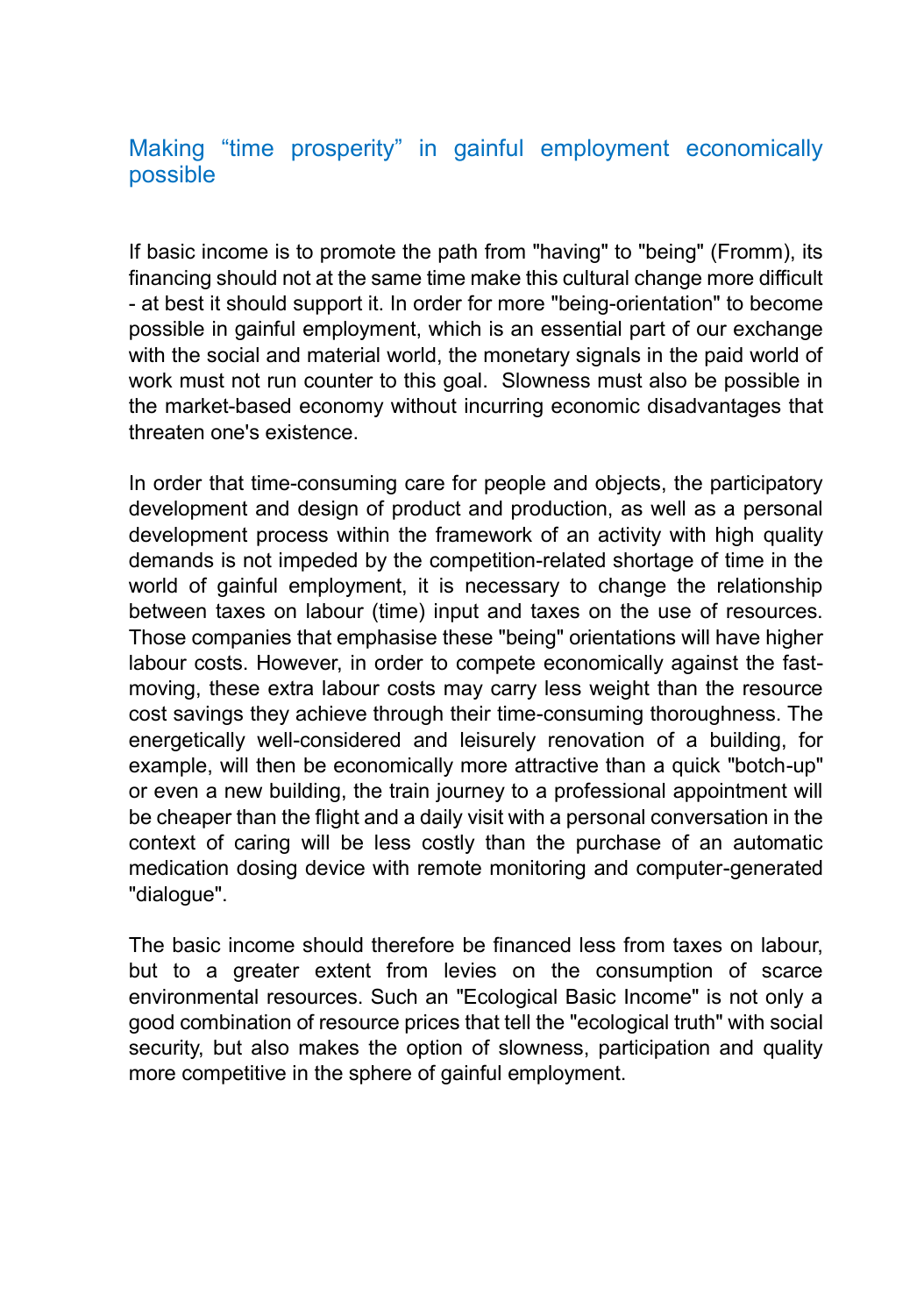### How can a Basic Income be financed?

If it is paid out in full (e.g. 1000  $\epsilon$  for all over 25, 400  $\epsilon$  under 25) as a "social dividend", 829 billion would be needed. That is a gigantic sum, and many are waving it off at this point: Unfinanceable. It should be noted, however, that a full payout as a "social dividend" includes many left pocket-right pocket transactions. Someone pays €1000 more in taxes and gets a UBI of €1000.

| Basic Income                           | 19,3 m.                                                          | < 25  | 400 €/month | 93 bn            |
|----------------------------------------|------------------------------------------------------------------|-------|-------------|------------------|
| Basic Income                           | 61.4 m                                                           | $25+$ | 1000 €/M.   | 736 bn           |
| <b>Basic Income</b>                    | financial need as "Social Dividend"                              |       |             | 829 bn           |
|                                        | financial need as Negative Income Tax<br>(rouqh 50%)             |       |             | 415 bn           |
| savings:<br>former<br>social subsidies | basic social subsidies<br>students support, childrens money etc. |       |             | -99 bn           |
| federal pension support                |                                                                  |       |             | $-77$ bn         |
| remaining                              |                                                                  |       |             | $239$ bn         |
|                                        | thereof eco fees and taxes                                       |       |             | $200$ bn         |
|                                        | thereof e.g. heritage tax                                        |       |             | 39 <sub>bn</sub> |

#### Eco-Basic Income as Negative Income Tax

Or someone pays 400  $\epsilon$  in taxes, gets them back and 600  $\epsilon$  on top of the UBI of 1000 €. If these left pocket-right pocket transactions are automatically offset, we are at the principle of "negative income tax" (NIT). According to estimates, this reduces the effective additional amount to be raised by the state by about half. Of these 415 billion, 99 billion can be deducted from social benefits, which are now covered by a UBI, such as basic social subsidies, student loans, child benefits, etc. (figures from 2017). A pension subsidy from the federal budget is also no longer necessary. The remaining 239 billion should essentially be covered by eco-taxes. But there is room for manoeuvre here. If they are not sufficient, they can be supplemented: Through inheritance tax, an increase in the tax progression at the upper end ("wealth tax") or a wealth levy.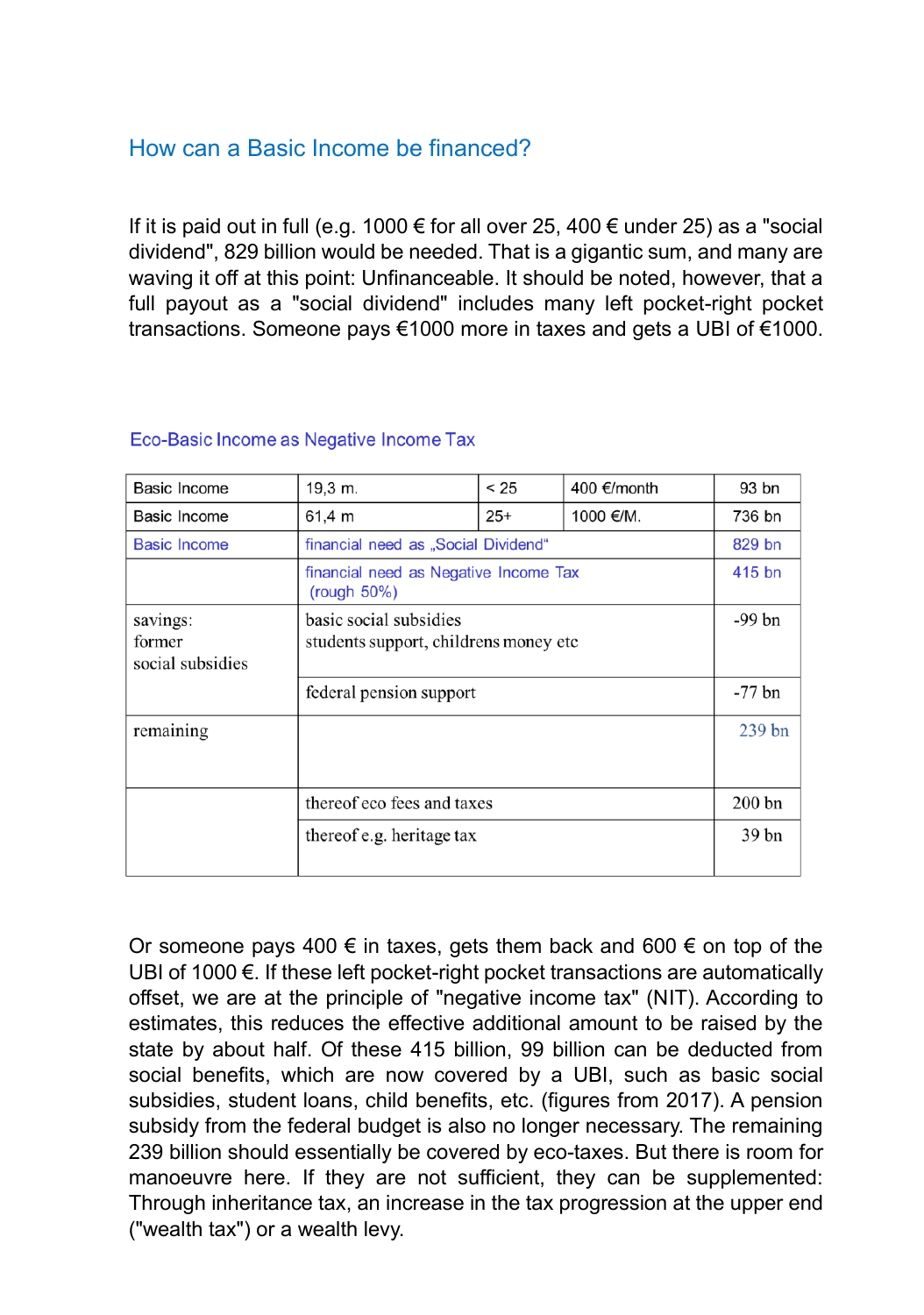

#### Basic Income as Negative Income Tax (NIT) with Transfer Limit

The Negative Income Tax is paid by the tax office up to a transfer limit. Here in the example, 50% of the income after (current) tax is taken into account.

- Ex: Earnings after tax: 1500 €, credit 750 €, NIT= 250 €.
- Ex: Earnings after tax: 0 €, imputation 0 €, NIT =1000 €.
- Ex: Earnings after tax: 2000 €, imputation 1000 €, NIT = 0 €, transfer limit.

If this rate (50% credit) is chosen, the poorer 70% will be better off after the introduction of the UBI. With other rates, this proportion changes accordingly.